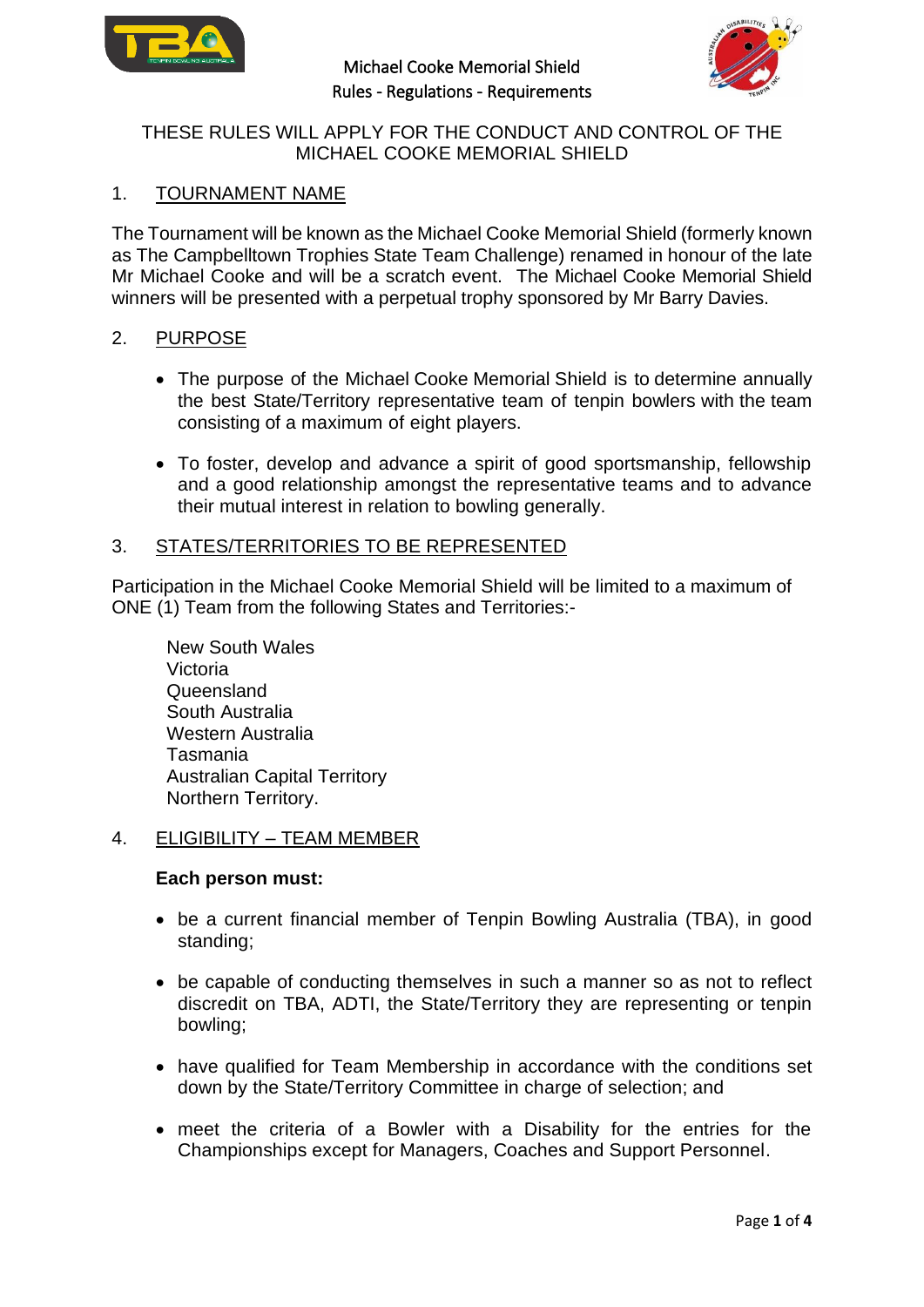# Michael Cooke Memorial Shield Rules - Regulations - Requirements

### **Each competitor must:**

- have bowled a minimum of 18 games in any structured competition (where an average is kept for future use) at the time of cut off of averages for the championships;
- meet the criteria of a Bowler with a Disability; and
- have completed an All Events entry in the Nationals of that year (ie bowl in singles, doubles and teams) prior to the commencement of the Shield.

### **Coaches**

All applicants for the position of Coach of a State/Territory Team must hold at least a current Level 1 Accreditation under the TBA National Coaching Accreditation Scheme. If a State cannot supply a coach then the State/Territory/Zone can apply to another state for a suitable coach to be selected.

### **Managers**

All applicants for the position of Manager of a State/Territory Team must hold a State Team Manager's Certificate.

### 5. SELECTION OF TEAMS

- Teams will be selected by the Disabilities Committee of the respective State/ Territory Association.
- The manner of selection of the scratch teams will be on scratch results during the State or Territory Championships or Roll-off conducted for team selection.
- Individual bowler's record sheets (Standing Sheet) at cut off of averages must be provided to the Tournament Director.
- The roster of players for each team in the Michael Cooke Memorial Shield may not exceed eight (8) players. The actual playing strength/line-up for any match will be five (5) players drawn from the roster submitted.
- Reserves, each state/territory may nominate two (2) reserves in the case of injury/non-attendance along with the team of eight (8). State Managers must inform the Tournament Director preceding the start of play for reserves to be eligible.
- All players must participate in at least 1 round, except in cases of emergency.
- Each State/Territory Disability Committee must advise the Tournament Director by the third Friday in May, of the names and details of their Team Members. Failure to provide this information by the prescribed time may result in a forfeit by that State/Territory.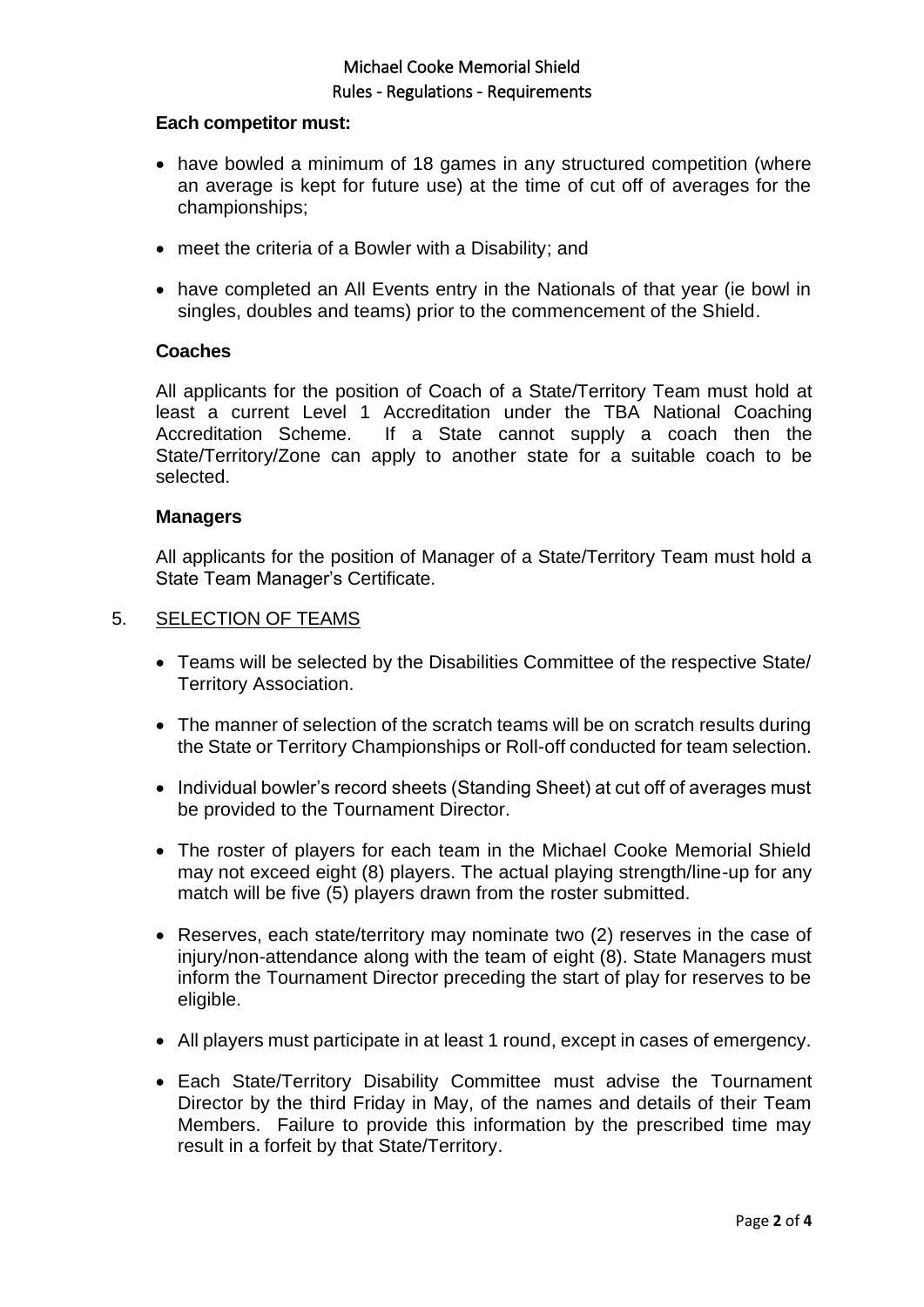# Michael Cooke Memorial Shield Rules - Regulations - Requirements

## 6. BOWLING FEES

The Tournament Committee may pay for the bowling fees (cost of games) associated with the Michael Cooke Memorial Shield. In the event the Tournament Committee is unable to pay these fees, each State/Territory will be responsible for their own team. Each State/Territory will be notified in advance if this becomes necessary.

## 7. VENUE

The Michael Cooke Memorial Shield will be conducted in the host centre used for the conduct of the annual Australian Disability Championships, and will take place on the second Wednesday of the Championship.

## 8. CONTROL OF MATCHES

The Tournament Director will be responsible for all Tournament preparations, and conduct of the matches whilst in progress. The appointed Tournament Director may appoint/engage such assistance as deemed necessary to ensure the successful conduct of the Tournament.

### 9. ENTERING AVERAGES

The rules governing the entering average for a Team Member will be the same as stipulated by the Australian Disability Championship Rules and Regulations.

### 10. FORMAT FOR MATCHES

- Teams will be opposed against each other for one complete round of matches over such time as may be considered necessary, according to the number of participating teams.
- Each match will be one full team game, and in the event of two or more teams not being represented, the number of matches will be determined by the Tournament Director.
- In the event that an odd number of States/Territories are represented, the team scheduled to play the bye will bowl and must exceed their blind score (within 9 pins is a win, 10 under is a draw and 11 or more under is a loss). For the team points (within 49 pins is a win, 50 under is a draw and 51 or more under is a loss).
- In the event that one or more of the nominated team members are unable to bowl, due to an emergency occurrence prior to the commencement of, or during the actual Tournament, such that five (5) players are not available to play, the team will be filled by such eligible bowlers as are necessary, provided that their inclusion is approved by the Tournament Director or appointed delegate. The decision as to what constitutes an emergency will be determined by the Tournament Director or the appointed delegate.